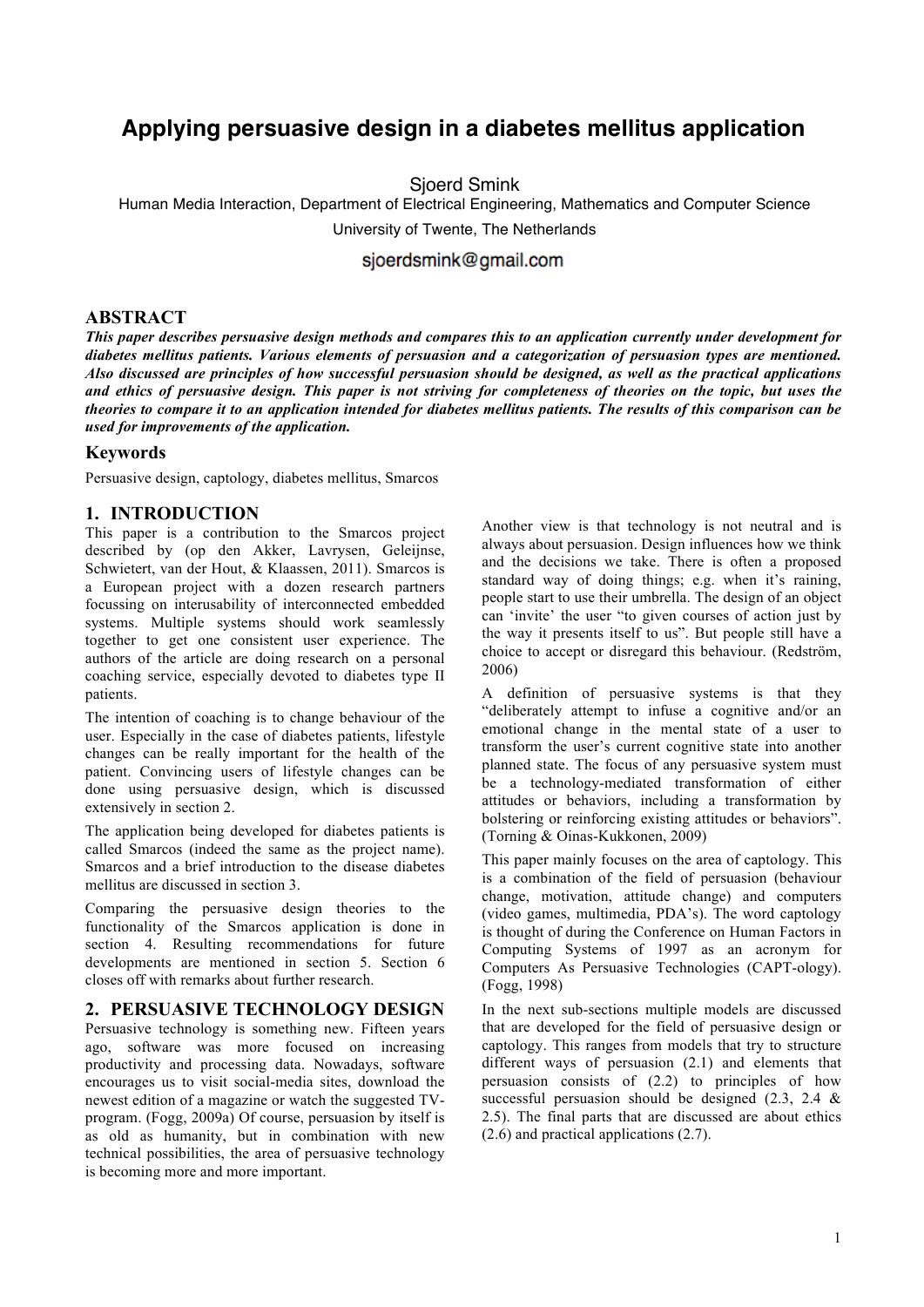#### **2.1 Categorizing persuasive design**

A model of Fogg (2009c) describes a way to categorize persuasive design. This behaviour grid – as it's called – can structure the different ways of persuasion. Different types of behaviour change need different persuasion designs. The different types of behaviour change are:

- A. Perform new behaviour, that is unfamiliar to the user
- B. Perform existing behaviour, that is familiar to the user
- C. Increase behaviour in frequency, intensity or duration
- D. Decrease behaviour in frequency, intensity or duration
- E. Stop behaviour that is on-going

A second important factor in persuasion design is time, i.e. the scheduling of behaviour types. There are seven time categories:

- 1. One time behaviour
- 2. One time behaviour that leads to on-going obligations or costs
- 3. Behaviour for a period of time
- 4. Behaviour on a predictable (predicted, periodically) schedule
- 5. Behaviour on cue (irregularly, not fixed schedule)
- 6. Behaviour is at will (can perform at any moment)
- 7. Behaviour is always performed

The five behaviour change types can be put in a table as the columns, and the seven time factors as the rows. A graphical presentation of this is showed in table 1. D6 represents in this table the intention to decrease behaviour that is at will (e.g. drink less coffee). The 35 cells in the table can be used to structure research on persuasive design or evaluating / creating a new website or other persuasive platform. (Fogg, 2009c)

**Table 1: Behaviour Grid by Fogg (2009c)**



## **2.2 Persuasive Systems Design model**

The Persuasive Systems Design model (or in short, the PSD model) is a way to describe elements of persuasion. The PSD model prescribes "persuasive designs and software requirements", but also "supports categorizing and mapping of persuasive elements". (Torning & Oinas-Kukkonen, 2009)

The model consists of seven components, grouped in three categories. The three categories are the intent, the event and the strategy. Figure 1 displays the model with its components graphically. The C in the figure denotes to Context.



#### **Figure 1: Components of the PSD model by Torning & Oinas-Kukkonen (2009)**

The seven contexts are discussed below. (Torning & Oinas-Kukkonen, 2009)

- 1. Persuader: the system designer that is deliberately trying to change behaviour or attitude.
- 2. Change type: the target behaviour that the system is trying to achieve in the user.
- 3. Use context: the problem domain of the persuasion design.
- 4. User context: the traits of the targeted user, e.g. goals, commitment, lifestyles, and compromises.
- 5. Technology context: features of the technology platform, e.g. desktop computers or mobile phones.
- 6. Message: the form and content delivered to the user that has to be persuaded. The form is how the message is presented, e.g. as raw text, in a dialogue, or in a game. The content of the message has to fit the form.
- 7. Route: persuasion can be direct, indirect or both. Direct would be that the message contains only a few strong arguments, while an indirect route has many more arguments.

#### **2.3 Eight-step design process**

Fogg (2009a) describes an eight-step process for creating persuasive technology. Following these steps increases the probability of success. One of the main recommendations is to start small; novice design teams shouldn't start with ambitious plans as to let people stop smoking, but first focusing on achieving small successes and then gradually think more ambitious. The eight-step design process is mostly carried out in sequence, although two steps may be carried out in parallel and the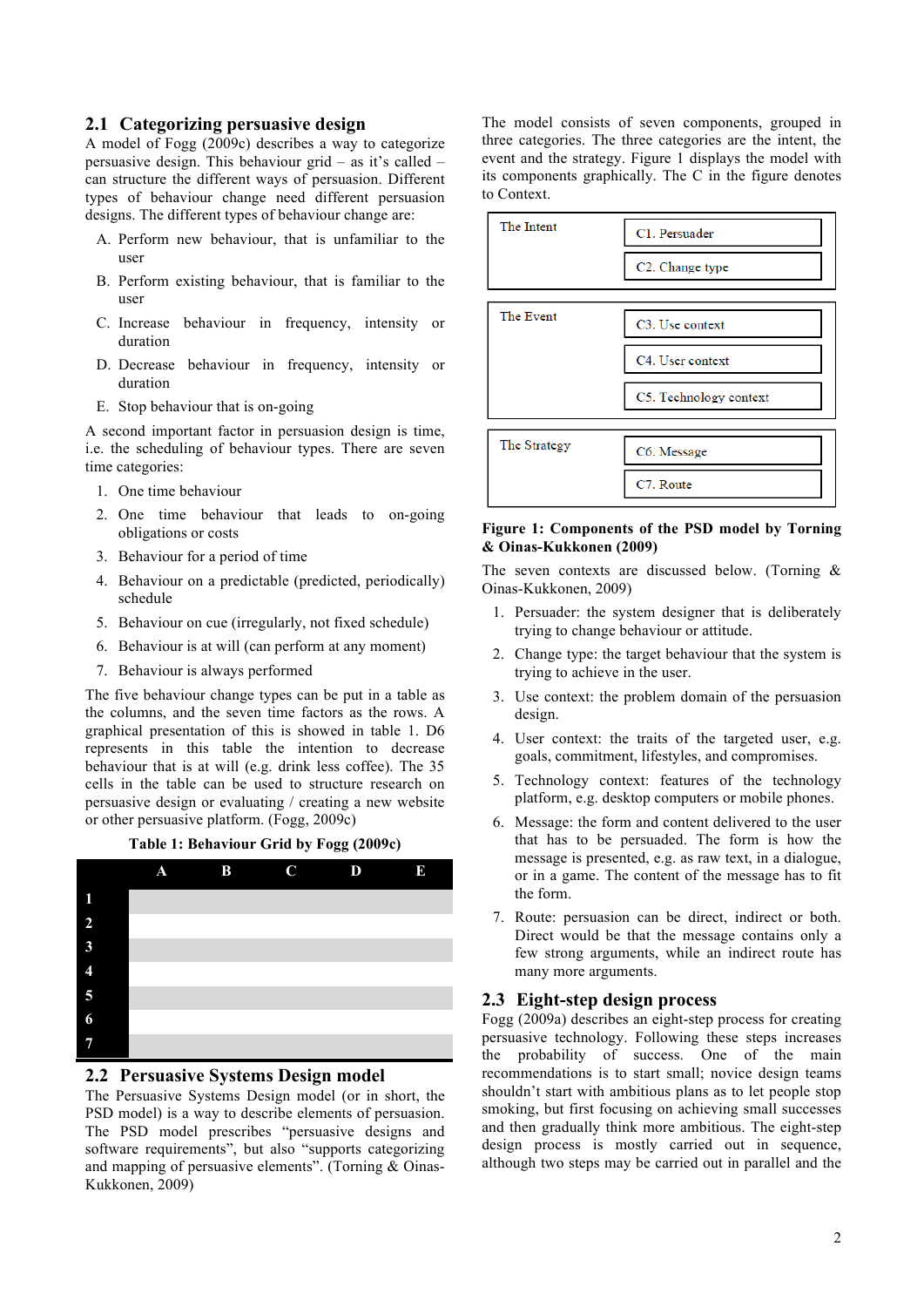design team may go steps back. A graphical representation of the eight steps can be found in figure 2.

- 1. *Choose a simple behaviour to target:* the goal of the project should be simple, small and measurable. Convincing people to do something small often leads to a change of thinking. When the big goal is to let people be more environmental friendly, motivating them to use only one low-energy light bulb will make them start thinking about other ecofriendly choices.
- 2. *Choose a receptive audience:* a selection of the particular audience has to be made. Not everyone should be targeted, and to increase chances of success for a starting project, a more responsive audience should be selected. When the goal is to increase exercise time, it is better to focus first on people who already exercise once in a while. Because technology is used, it is also better to target people who are familiar with technology or (even better) enjoy using technology and trying out new things (the early adopters).
- 3. *Find what prevents the target behaviour:* once the appropriate behaviour and intended audience have been selected, the reasons for preventing the targeted behaviour have to be determined. There are three categories of possible answers to this: lack of motivation, lack of ability and/or lack of trigger to perform the behaviour. In the case of replacing light bulbs with low-energy ones, the user should see the advantages of it, have the money for it and be pointed out by someone/something that the user should replace his light bulbs, respectively.
- 4. *Choose a familiar technology channel:* trying to change the behaviour of senior people through Facebook or texting has a small chance of succeeding, because these people are not using this technology channel. The best way is to select a channel that the targeted group is already using. Selecting a channel can also be done based on the topic preventing the targeted behaviour; when the user doesn't know where to buy a energy-efficient light bulb, a digital map can show where to buy one. Or if people don't know how to replace a light bulb, a video walkthrough can make things clearer.

The order of the first four steps is not really important, as long as all steps are covered. The starting point can also be different; the designer can get the task to do something for a specific audience or use a specific technology channel (e.g. a mobile application). In that case, the remaining three steps are executed based on the preconditions. Whatever the sequence of steps, the first four steps should come before step 5.



**Figure 2: Eight-step design process by Fogg (2009a)**

- 5. *Find relevant examples of persuasive technology:* the design team should study successful persuasive technologies that people are already using. The author recommends that the design team examines at least nine examples: "three that achieve a similar behavior, three that reach a similar audience, and three that use the same technology channel as the design team's."
- 6. *Imitate successful examples:* there's no need to reinvent the wheel. There are a lot of successful persuasive technologies, and imitating that is the fastest and surest way to create an effective persuasive technology.
- 7. *Test and iterate quickly:* designing for persuasion is more difficult than usability, and that's why many attempts fails. It is therefore important to test an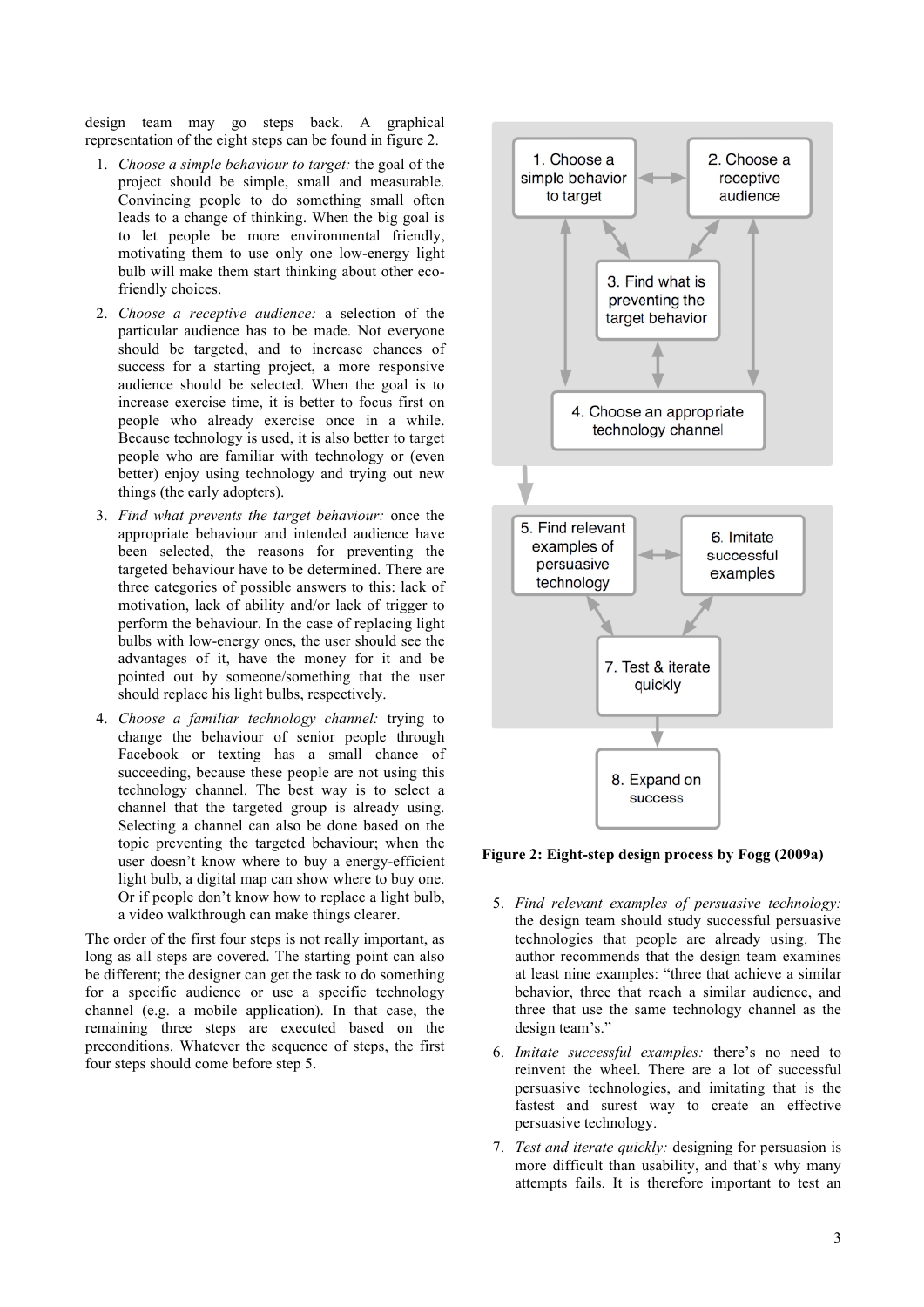option and not spending more than a few hours in it. With each test, the team will get more insight in the success factors. To goal of this step is to find something that is working.

8. *Expand on success:* after reaching success on changing behaviour, the bar has to be set higher. The target behaviour can become more difficult or the target group can be different or expanded. It is important to do this as the last step, because after starting small and having success there, the design team can feel confident that the same can be achieved on a bigger scale.

#### **2.4 Persuasion design principles**

When designing a persuasive system, it is important to state the software requirements. Requirements of software can be functional (how the system should behave), non-functional (quality) and constraints on the design and development process. Having requirements is essential to design and evaluate the persuasiveness of software. The features of a persuasive system can be categorized as providing primary task, dialogue, system credibility, or social support. (Oinas-Kukkonen & Harjumaa, 2008)

The first category – primary task support – is about the primary task of the user. There are seven design principles in this category.

- Reduction: trying to reduce certain behaviour of the user.
- Tunnelling: system guides the user through a process and tries to persuade along the way.
- Tailoring: personal information about users (interests, personality, etc.) works better to persuade.
- Personalization: users like it to be able to change layout or (personalized) content.
- Self-monitoring: users must be able to see their performance and goal-achievement changing over time.
- Simulation: predicting future (e.g. before and after pictures of losing weight) increases link between cause and effect.
- Rehearsal: when the system offers possibilities to try out (e.g. flying simulator), people can change their attitudes or behaviour in the real world.

Second category of design principles is dialogue support between the computer and human. The goal is to help the user to keep moving towards their goal or target behaviour. Having these design principles increases the chance that the user changes his/her behaviour or attitude.

- Praise: giving positive feedback to the user when a (sub)goal has been reached.
- Rewards: virtual rewards (e.g. skill-level, music, trophy, unlocking maps) to give credit for reaching a (sub)goal.
- Reminders: reminding users frequently increases chances of achieving goals.
- Suggestion: offering suggestions will have greater persuasive powers.
- Similarity: imitation of users (e.g. slang language for teenagers).
- Liking: system has a nice look and feel (visually attractive) to users.
- Social role: communication between other users and possibly specialists.

Systems credibility is about the system being credible and therefore also more persuasive.

- Trustworthiness: system should provide truthful, fair and unbiased information.
- Expertise: a system that is viewed as knowledgeable, experienced and having competence will persuade people better.
- Surface credibility: competent look and feel of the system (e.g. not a lot of banners).
- Real-world feel: highlighting people or organization behind the content will increase credibility.
- Authority: referring to people or organizations that are credible (e.g. government health office).
- Third-party endorsements: connections with wellknown and respected sources (e.g. branch certificates and guarantees) increases system credibility.
- Verifiability: claims made by the website should be verifiable on other external sources.

The last category is social support; these design principles describe how to design the system in order to motivate the user to adopt a target behaviour or attitude by using social influence.

- Social learning: when the user can see the performance of other users, the user will be more motivated.
- Social comparison: besides seeing performance of other users, the system can also offer options to compare the performance to other users.
- Normative influence: peer pressure from friends/family or other groups of people helps because it sets a norm.
- Social facilitation: when seeing other users trying to reach the (sub)goals encourages the user.
- Cooperation: working together with other users to reach a (sub)goal helps motivating.
- Competition: competing with other users is a natural drive of human beings.
- Recognition: public recognition for people who have reached their (sub)goal.

The 28 design principles of Oinas-Kukkonen & Harjumaa (2008) have been applied in a literature review.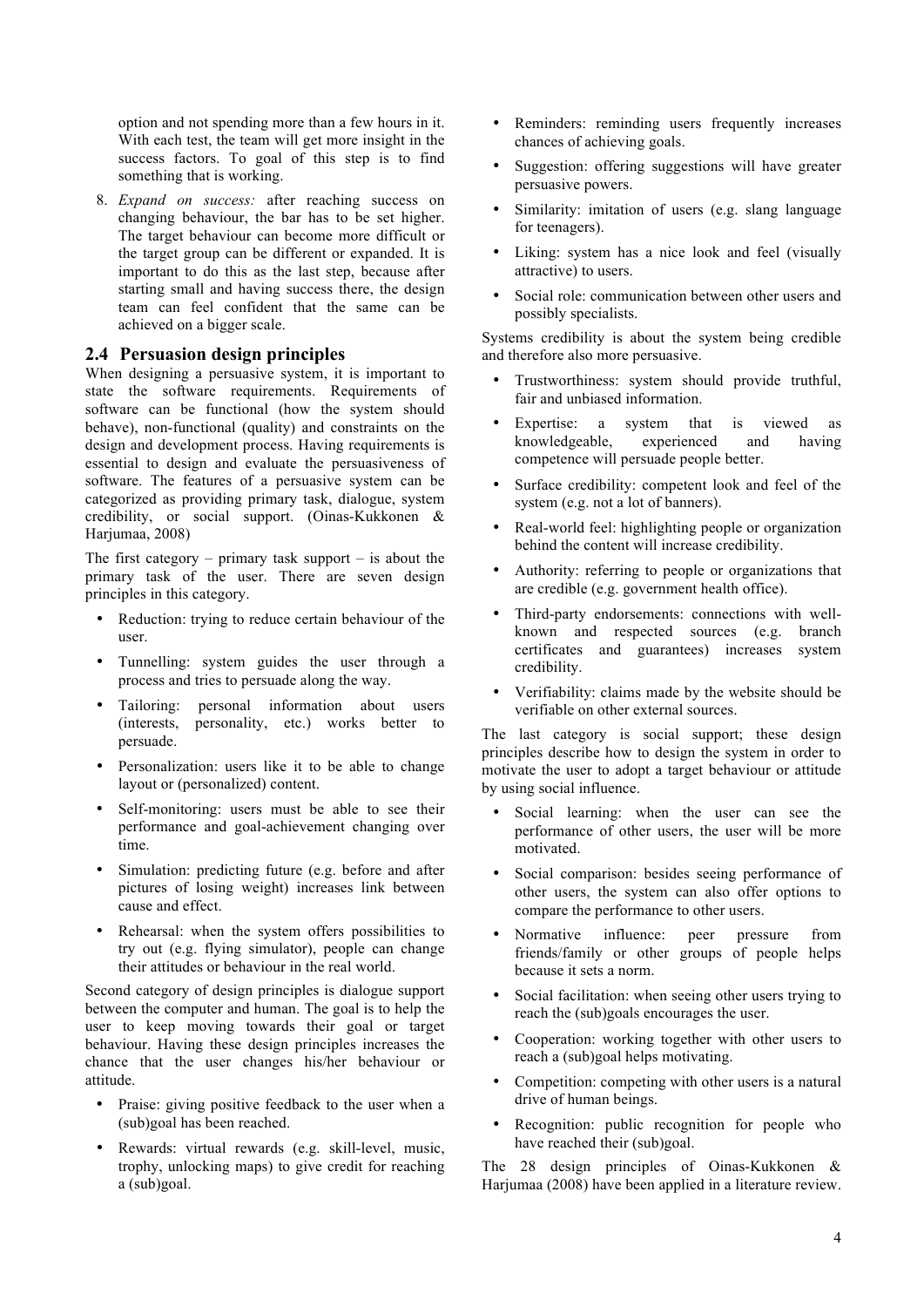It was researched how often the 28 design principles were mentioned or used in the 51 reviewed papers. The top 5 was: tailoring (11), social comparison (11), tunnelling (10), reduction (10) and suggestion (9). (Torning & Oinas-Kukkonen, 2009)

The 28 design principles have also been applied in practice for a mobile Internet device (Räisänen, Lehto, & Oinas-Kukkonen, 2010). Various principles can work together and reinforce each other. After suggesting something (e.g. movies to watch), the persuasive behaviour can be enhanced by a reward principle. Other synergy combinations are: suggestion & personalization, self-monitoring & reminders, similarity & liking, competition & cooperation, and simulation & rehearsal. Some combinations don't work well together, e.g. reduction and tunnelling. The third conclusion drawn is that it is unnecessary to incorporate all persuasion techniques in one case. It would be better to use a coherent set of techniques, especially if there's synergy between the applied techniques.

#### **2.5 Ability, motivation and trigger**

Fogg (2009b) describes the three factors to drive human behaviour as ability, motivation and trigger. These three factors control whether behaviour is performed, and is called the Fogg Behavior Model (FBM).

The first factors, motivation and ability can be seen as complementary. With high motivation and high ability, the target behaviour is more likely to happen. But when ability is low (e.g. it is hard to walk a marathon), increasing the motivation (e.g. giving money for reaching the goal) will increase the likelihood for the target behaviour. Also, the other way around, a low motivation (e.g. the user doesn't want to buy a car) can be compensated with a high ability (e.g. the car is very cheap).

According to the model, motivation can be increased by increasing pleasure / decreasing pain, increasing hope / decreasing fear or increasing social acceptance / decreasing rejection. Ability can be increased by simplicity, since people are by nature lazy. Simplicity consists of six elements; all elements have to work properly in order for it to be simple. Decreasing an element increases simplicity and therefore increases ability. The six elements are:

- Time: taking as less time as possible to accomplish the behaviour.
- Money: little costs, high rewards.
- Physical effort: taking car is easier than walking.
- Brain cycles: thinking at least as possible, especially when the user is thinking about something else.
- Social deviance: not going against the norm or breaking rules of society (e.g. going in normal clothing to a gala is easy, but there's a social price).
- Non-routine: routine actions are easy, and people are more likely to stick to that.

Even when both ability and motivation are high, the behaviour is still not going to happen. The missing piece is a trigger. Triggers can be an alarm that sounds, announcement, email, text message, etc. Timing of the trigger is also an important factor. When the user is busy, the behaviour is less likely to occur. Triggers are only effective when the motivation and ability is above a certain level. When the user is below this level, a trigger won't generate the desired effect and can only cause frustration (e.g. unwanted popups on a website, spam email messages).

A distinction is made between three types of triggers:

- Spark: this type of trigger has a motivation element in it. It can for example highlight fear or inspire hope, e.g. an email message that the user is on the right track with his training schedule and should continue in this way to be able to run a marathon.
- Facilitator: triggers like these are for users having high motivation but lack the ability. The trigger tells the user that the target behaviour is easy to do, i.e. that the user already has all the necessary resources. An example facilitator trigger is that the software update can be installed in just one click, or friends can be invited on the social media platform in a few simple steps.
- Signal: this trigger doesn't try to motivate or simplify the task. It only is a simple reminder, e.g. a traffic light turning red.

## **2.6 Ethics**

Persuasion is not something new; leaders, parents, salesmen and teachers are all trying to influence the behaviour of people. Technology by itself is not changing behaviour; when no one is controlling the television, it only shows static. Passive technology media does not alter its "pattern of interaction in response to the characteristics or actions of the persuaded part". People are therefore completely responsible. But with new active persuasive technologies, the system responds to the user dynamically, which makes things a bit more complicated. (Berdichevsky & Neuenschwander, 1999)

The designer of the persuasive system creates a system that tries to persuade people. For deciding whether something is ethical, it is important to look at the intention of the designer and whether the outcome was reasonable predictable. A graph showing the ethical responsibility is displayed in figure 3. (Berdichevsky & Neuenschwander, 1999)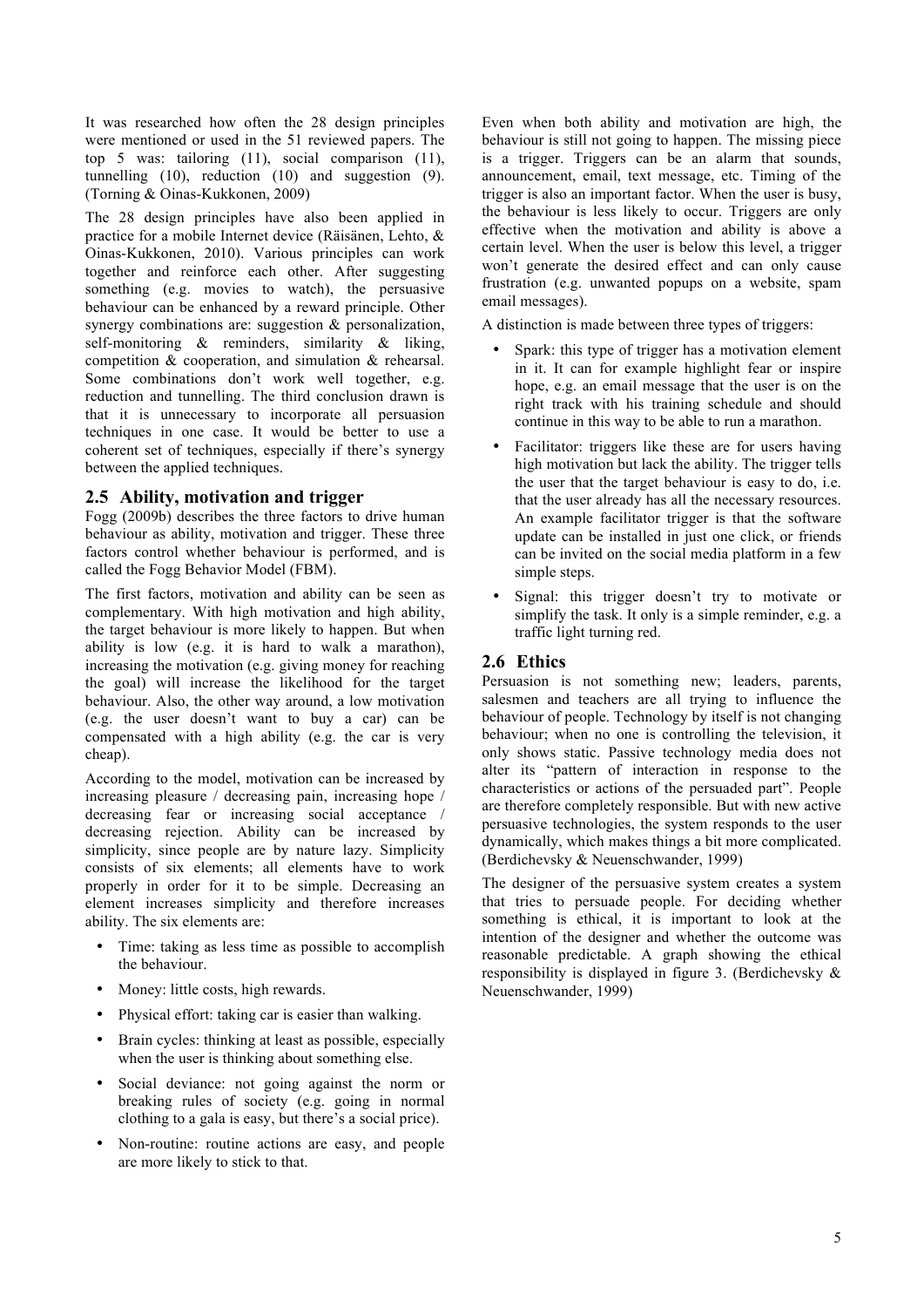

**Figure 3: graphical representation of levels of ethical responsibility by Berdichevsky & Neuenschwander (1999)**

A list of ethical principles of persuasive technology design has been composed by (Berdichevsky & Neuenschwander, 1999):

- 1. The intended outcome of any persuasive technology should never be one that would be deemed unethical if the persuasion were undertaken without the technology or if the outcome occurred independently of persuasion.
- 2. The motivations behind the creation of a persuasive technology should never be such that they would be deemed unethical if they led to more traditional persuasion.
- 3. The creators of a persuasive technology must consider, contend with, and assume responsibility for all reasonably predictable outcomes of its use.
- 4. The creators of a persuasive technology must ensure that it regards the privacy of users with at least as much respect as they regard their own privacy.
- 5. Persuasive technologies relaying personal information about a user to a third party must be closely scrutinized for privacy concerns.
- 6. The creators of a persuasive technology should disclose their motivations, methods, and intended outcomes, except when such disclosure would significantly undermine an otherwise ethical goal.
- 7. Persuasive technologies must not misinform in order to achieve their persuasive end.
- 8. The creators of a persuasive technology should never seek to persuade a person or persons of something they themselves would not consent to be persuaded to do.

In a study ten years later, Davis (2009) describes the use of participatory design in persuasive computing (captology). Participatory design is a combination of theories and models that involve future users during the design process. This can help increase mutual understanding between users and designer, increase user engagement in the design process and give a sense of ownership to the users. Design methods as workshops, story-telling, role-playing and making low-tech models are common in participatory design. Involving users during the design helps to avoid potential ethical issues. Especially potential vulnerable users can be involved to

ensure they're not being overlooked in the design process.

Ethical consideration is an undervalued area in persuasive design. In a literature review of this area, only three of the 51 reviewed papers discussed the topic. Of the 51 reviewed papers, 32 were experimental of nature (describing existing persuasive systems), and none of these 32 experimental papers explicitly addressed ethical considerations. (Torning & Oinas-Kukkonen, 2009)

## **2.7 Practical applications**

There are a number of case studies describing the results of bringing persuasive design theories in practice. An example of motivating people to exercise is described by Harjumaa, Segerståhl, & Oinas-Kukkonen (2009). The challenge is also to let people train properly; not too much and preventing the user to train the wrong way. To study the effect of different persuasive designs, a prototype heart rate monitor (the Polar FT60) was used to display persuasive training programs.

Over a period of three months, 12 users used the hearth rate monitor. These 12 users filled in four questionnaires, participated in four semi-structured group-interviews, had an individual interview and kept a diary. It should be noted that all users were already active in sports and only two of the participants were motivated by weight loss. Techniques that were considered useful and users were positive about, were:

- Self-monitoring: track performance during and after exercise.
- Reduction: system gives exact schedules how much user should train.
- Reminders: because feedback was regularly, users begun to get expecting it and get excited about it.
- Trustworthiness: the brand Polar was considered a trustworthy brand.
- Tailoring: because the trainings were tailored to the users, the system was perceived credible.
- Social role: users saw the device as a personal coach, exercise buddy or sparring partner.
- Expertise: although users questioned the advise of the device in the beginning, they accepted it because it is determined by experts.

Interestingly, praises and other verbal feedback of the device were motivating for some of the users, but the effect wore out after time. Also, virtual rewards were not considered very positive, because this was not the main reason for users to sport. Nevertheless, some users pushed themselves to get the virtual trophy. Rewards can also be seen as a way to give feedback to users. (Harjumaa, Segerståhl, & Oinas-Kukkonen, 2009)

Another area to apply persuasive design is decreasing dentist anxiety with children. (Salam, Yahaya, & Ali, 2010) A multimedia learning environment prototype did indeed show successful results in decreasing fear. Six multimedia design principles were used that enhances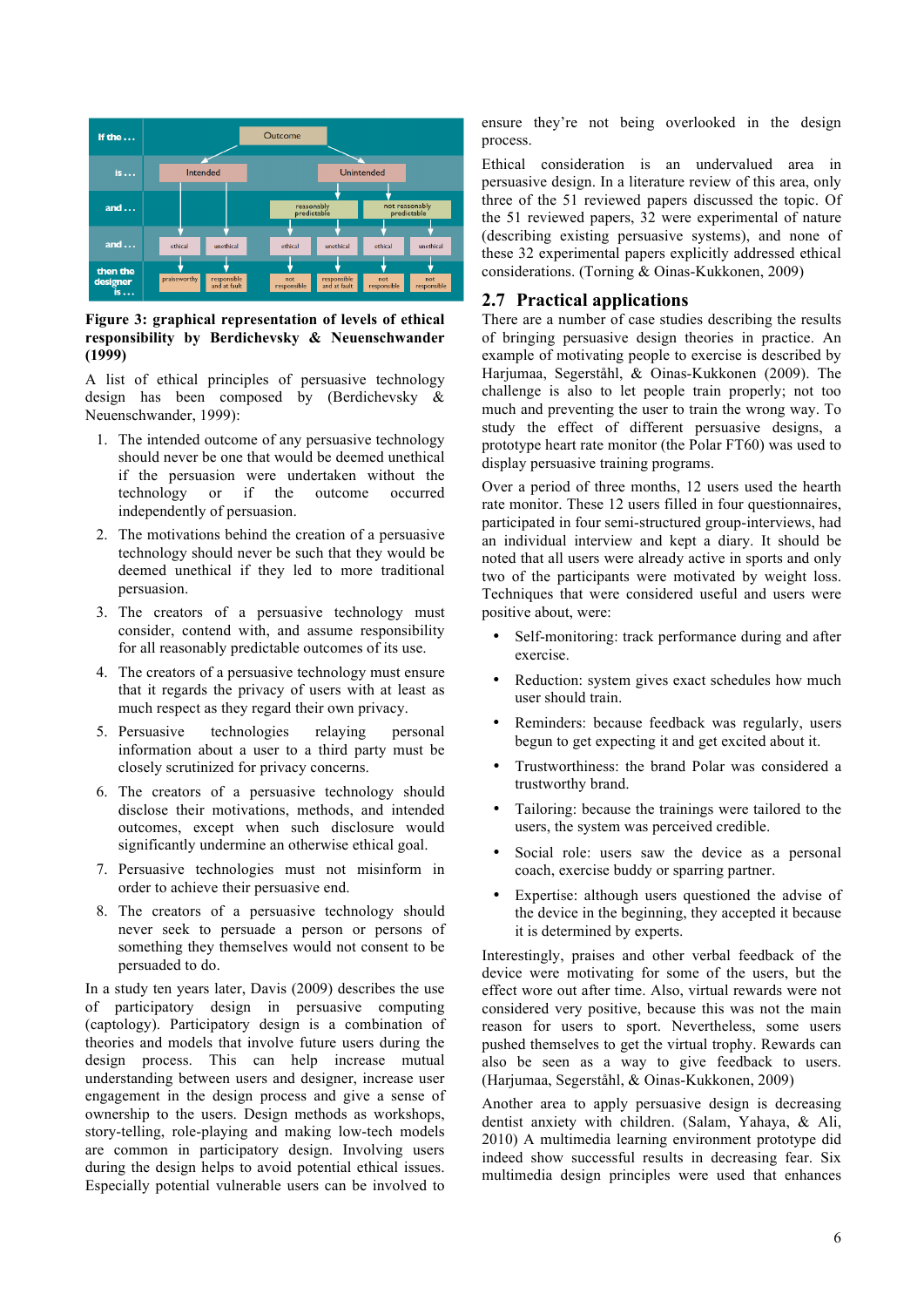and encourages learning for children. It should be remarked that these principles are specifically applied to children, and results for adults are unknown.

- Principle of multimedia design: adding pictures to words (rather than words alone).
- Principle of spatial contiguity: presenting words and pictures near to each other builds a mental connection.
- Principle of temporal: presenting words and corresponding words simultaneously (rather than successively).
- Principle of coherence: irrelevant (for the main message) words, pictures, and sounds are excluded rather than included.
- Principle of modality: children remember spoken text better than printed text.
- Principle of redundancy: avoid redundant text and graphics.

That persuasive design can have drastic effects is demonstrated by de Kort, McCalley, & Midden (2008). Through carefully designing a trash can, the amount of litter on the street could be reduced by up to 50%. Both explicit (direct, verbal statements) and implicit (indirect, trash can design) strategies were almost even successful. Remarkable in the study was that in the implicit situation, where a mirror was assembled to the trash can to appeal to the social norms of the person, less people trashed their given flyer and more people kept the flyer with them. In the explicit situation, where the trash can addressed the people verbally, more people trashed their given flyer and less people kept the flyer with them. But in both situations, the amount of litter was reduced. (de Kort, McCalley, & Midden, 2008)

## **3. REAL-LIFE DIABETES SYSTEM**

The theories of persuasive design discussed in the previous section can be applied to a real-life system. This comparison is done in section 4. The description of the real-life system by itself is topic of this section. Smarcos is a system that is specifically meant for diabetes patients. Section 3.1 will describe the disease diabetes briefly and section 3.2 will discuss the Smarcos system.

#### **3.1 Diabetes mellitus**

There are two most common types of diabetes mellitus patients. Type 1 patients can't produce insulin; it's a disease that expresses itself at a random moment in life for unknown reasons (a combination of genetic and environment factors is believed to be the trigger) and take up about 10% of the diabetes patients. Type 2 patients take up about 90% of the diabetes patients and they have a problem producing the insulin or absorbing the insulin from the blood. In the latter case, the receptor cells have reduced sensitivity to insulin. Insulin is a hormone produced by the pancreas that stimulates the body to take up glucose from the blood and transforming the glucose to glycogen. (Wikipedia , 2012)

The Dutch General Practitioner Society mentions a number of factors that increase the chance to get diabetes mellitus type 2. Age (older than 45 years), overweight, too little exercise and heredity play a role in getting a too high glucose level. A too high glucose level by itself doesn't need to give any complications, but after years the eyes, kidneys, nervous system and blood vessels can sustain damage. Is also increases the chance on cardiovascular diseases. The advice is to exercise more and eat healthier. The exercise doesn't need to be really intense, but can be small things as taking the stairs (instead of elevator), biking and walking, for in total 30 minutes a day (not necessarily at once). Other advises to decrease the blood pressure, pay attention to the cholesterol level and stop smoking don't decrease the chance of diabetes directly, but help to prevent cardiovascular diseases. (NHG, 2006)

Besides reducing weight, taking the right nutrition is also important to prevent diabetes and (for patients already diagnosed with diabetes) to control the disease. Food advises given by (NHG, 2011) are:

- One glass of alcohol can't do much harm, but more or drinking every day can disrupt the glucose level.
- Do not use too much salt or sugar. A bit is allowed, and using completely sugar-free product isn't necessary, but using it moderately is advised.
- Eating frequently is important. Three main dishes and some snacks in between help to maintain a constant glucose level instead of unwanted spikes.
- Take skimmed products and prefer unsaturated fats instead of saturated.
- Snacks as fruit, rice waffles, toast, cherry tomato's, carrots and nuts are a lot better than pie or cookies.

#### **3.2 Smarcos system**

In the Smarcos project, a personal digital health coach was developed. This is done by "giving timely, contextaware feedback about daily activities through a range of interconnected devices". Diabetes type 2 patients are the target user group, as well as normal office workers. The difference between the user groups is that with office workers feedback is given on activity level and food intake, while for diabetics also glucoses level are taken into account. (Lavrysen, van der Hout, Klaassen, & op den Akker, 2012)

A difference with other existing digital coaching systems is that the Smarcos system uses multiple feedback devices. This makes it possible to give feedback to the user on the right time and take the context of the user into account. The different contexts being used are: at home, at work, outside and on the go. Feedback devices are a smartphone (Android or iOS), desktop or laptop and a television. Input devices for measurements are a pill dispenser, an activity monitor and GPS (from the phone). Changes in the input device causes the coaching rules being checked; if one of the rules returns true, a suitable message will be send.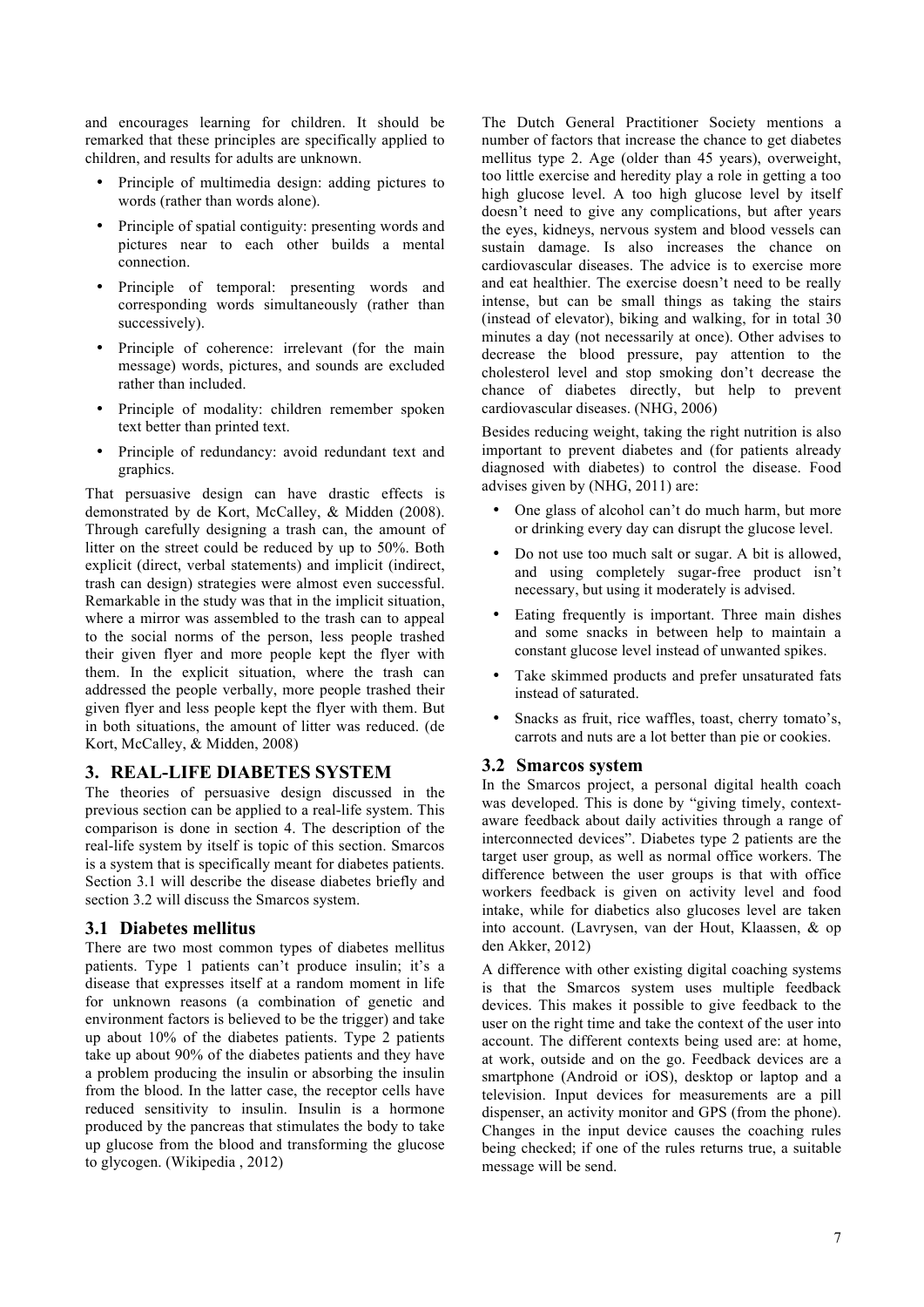A participatory design method (as discussed in section 2.6) was used; users and stakeholders were actively involved during the design process. Over a period of 3 to 5 days, users had to keep a diary to describe their daily activities (e.g. lunch and physical activities).

In a questionnaire send out to 15 diabetes patients and 49 office workers, they were given five scenarios what the system could do for them. The respondents indicated that their smartphone was the most preferred device for giving feedback, and when they were at home the computer/laptop or television would be. Other devices as a digital photo frame, on-board car system, or colourchanging lamp were not desirable. (Lavrysen, van der Hout, Klaassen, & op den Akker, 2012)

The Smarcos system is currently under development and a prototype version is expected to be finished several weeks after writing this paper. A number of graphical designs of the system are therefore used to assess the functionality of the system.

## **4. COMPARISON OF PERSASION THEORIES TO SMARCOS SYSTEM**

Section 2 mentioned several persuasion theories that can be applied to the Smarcos system introduced in section 3.2. The order of persuasion theories discussed in section 2 is maintained for the comparison to the Smarcos system. Recommendations for improvements of the system can be found in section 5.

## **4.1 Categorizing persuasive design**

The behaviour grid of (Fogg, 2009c) is a useful way of categorizing persuasive design. Unfortunately in the Smarcos system, there are too many distinctive persuasion goals. The goal of having a balanced glucose level is completely different than eating healthy and moving enough. Overall, the time factor that is reached with the Smarcos system is of the highest category, behaviour that is always performed. To do this, the user should first carry out behaviour for a period of time, and step-by-step go to behaviour that is always performed.

The different types of behaviour change that are mentioned by (Fogg, 2009c) cannot be strictly applied to the Smarcos system. It depends on the user whether the intended behaviour is familiar or unfamiliar. A clear-cut answer which persuasion methods are used in the Smarcos system and putting them in a Behaviour Grid is impossible. This is because the behaviour types and time factors are too diverse.

## **4.2 Persuasive Systems Design Model**

Seven components are important in this model:

- 1. Persuader: the Smarcos system that is being developed.
- 2. Change type: using a virtual coach, the system is trying to improve "physical activity and medicine compliance" (op den Akker, Lavrysen, Geleijnse, Schwietert, van der Hout, & Klaassen, 2011).
- 3. Use context: diabetes patients and also office workers (although to a lesser extent).
- 4. User context: lifestyle changes in activity and medicine intake.
- 5. Technology context: a system is developed for Android, iPhone, desktop and television.
- 6. Message: are delivered through the phone standard notification centre or with a popup in the computer's operating system.
- 7. Route: the exact content of the persuasion message has not been decided upon.

## **4.3 Eight-step design process**

There are two phases in this design process. The first four steps have to be completed before the fifth step can start.

- 1. Simple behaviour to target: the goal should be simple, small and measurable. The Smarcos system stimulates balancing glucose levels, regular medicine intake, eating healthy by providing recipes and regular exercising.
- 2. Receptive audience: diabetes mellitus type 2 patients and office workers (although to a lesser extent) are targeted.
- 3. Investigating preventing behaviour: it is unclear whether research has been done on this. Three causes are mentioned by the theory: lack of motivation, ability or trigger. Ability is not really a factor here, and the system tries to increase motivation by providing a reminder (trigger). But motivation alone is also increased by giving insight into the glucose levels or an activity overview of last week.
- 4. Familiar channel: in a questionnaire with potential users, it turned out that a digital photo frame, onboard car system, or colour-changing lamp were not desirable. These systems are also less common, and therefore (according to the theory) a less successful way of changing behaviour.
- 5. Finding relevant examples: no (found) efforts have been made in this area.
- 6. Imitate successful examples: not carried out.
- 7. Test and iterate quickly: not yet in this stadium. The first prototype is not yet completed.
- 8. Expand on success: for the future.

It is clear that the process is half-way. It remains to be seen whether the foundation set in the first four steps are stable enough for iterative improvements in the last four steps.

## **4.4 Persuasion design principles**

There are 28 design principles described by Oinas-Kukkonen & Harjumaa (2008). Principles that are found in the Smarcos system are mentioned below:

- Reduction: not really a reduction, but more an increase of activity is one of the goals of the system.
- Tailoring: there is a configuration screen to set up notifications, privacy settings and devices that are used.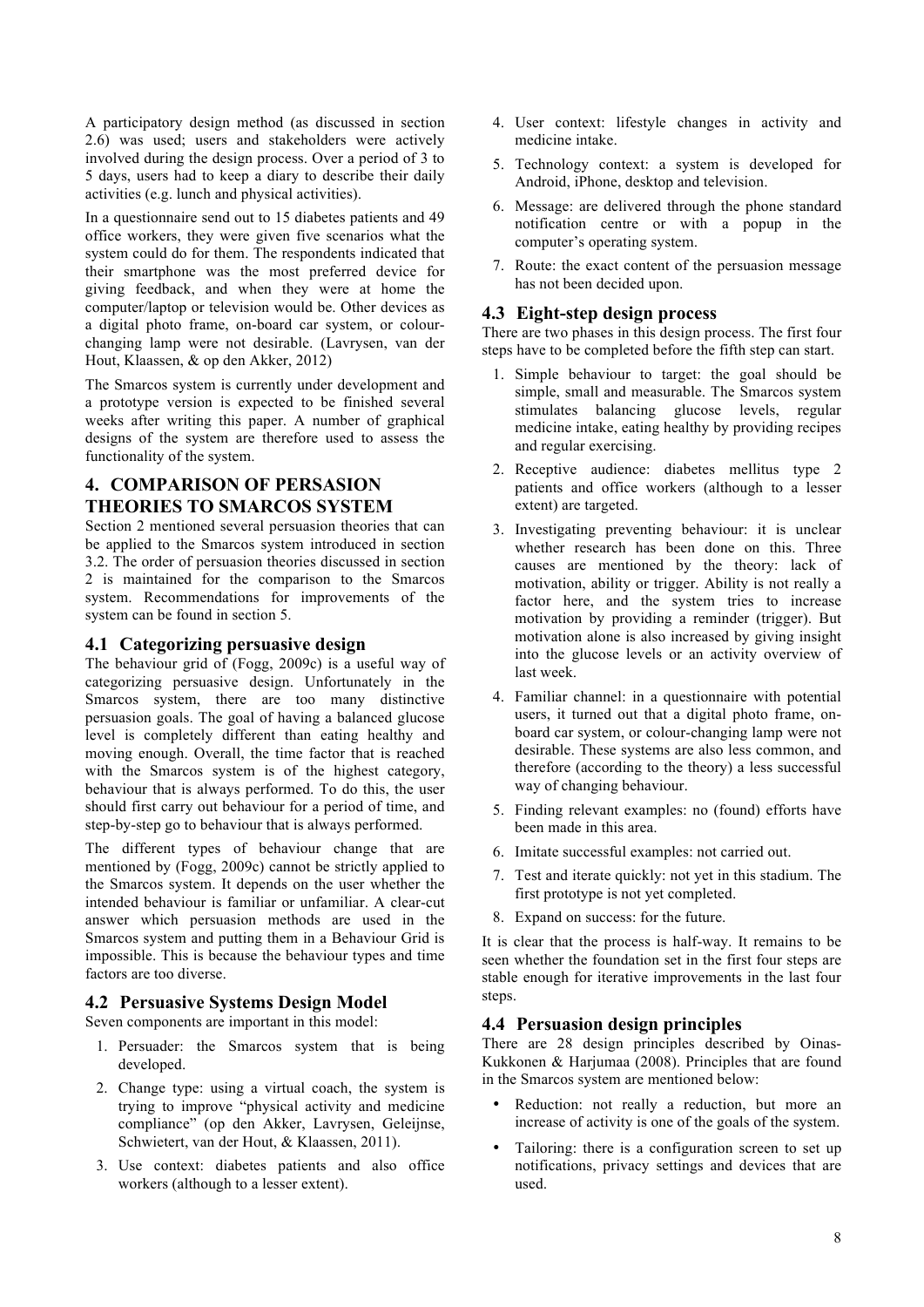- Personalization: there is a screen where personal information (name and address) can be entered. This name is sometimes used in reminder messages.
- Self-monitoring: glucose level, medication intake and activity level can be seen in a generated diagram and goals can be set.
- Praise: when a goal is reached, a message will be displayed.
- Reminders: for e.g. pill intake or entering a glucose measurement, a reminder message can be displayed.
- Suggestion: there are recipes available that can help improve the diet of the diabetes patient.
- Social role: friends can be invited/accepted and can comment on messages or reached targets.
- Social learning: the screenshots only discloses that users can see that friends have achieved their target. What this target exactly was, is not displayed.
- Recognition: users can comment on achieved goals of other users.

#### **4.5 Ability, motivation and trigger**

Ability, motivation and a trigger are the main components to persuasion, according to (Fogg, 2009b). Ability is not really the core problem of the Smarcos system; all users can live without the system and take their medication or eat healthy. But the Smarcos system can improve this. The behaviour change ability can be improved by making one of the six elements (time, money, physical effort, brain cycles, social deviance and non-routine) simpler. The system does this for example by making it easy to find good recipes for cooking.

Motivation is increased by the system trough increasing pleasure (e.g. seeing the glucose level decreasing) and increasing social acceptance (e.g. the friends updates). The triggers found in the designs of the Smarcos system are mainly signal triggers. The notifications ask the user to e.g. enter a glucose value or whether the user has taken his/her pill. This is by itself not really motivation (a spark trigger) or increasing ability (a facilitator trigger).

## **4.6 Ethics**

Checking for ethical omissions can be an important consideration when dealing with persuasive design. When looking at the list of eight ethical attention points from (Berdichevsky & Neuenschwander, 1999) the Smarcos project comes out pretty good. At least, as far as the designs are concerned; during the implementation later on ethical issues can arise. Trying the same as the Smarcos project without using technology would not be a problem, there is no intention of misinforming users and there would be no reason not to use the system due to ethical concerns.

Another aspect is that users were involved during the development of the Smarcos system. This participatory design is advised by (Davis, 2009) to help avoiding potential ethical issues. Therefore the chances that ethical problems arise in later phases of the system development are slim.

## **5. RECOMMENDATIONS FOR THE SMARCOS SYSTEM**

Possible future improvements of the Smarcos system are discussed here. It should be noted that Smarcos system is currently in the prototype phase, and therefore it is logical that a lot of functionality is not yet implemented. Also, there can be reasons not to implement improvements mentioned here. This paper only looked to persuasion theories, but e.g. usability or privacy issues can be of higher importance for which persuasion has to give in.

The goal of the system is not completely clear. Improving physical activity and medicine compliance is not explicit enough. Also, it is advised that the goal should be simple, small and measurable (Fogg, 2009a). The Smarcos system has a broad range of functionality (glucose levels, medicine intake, eating healthy and exercising). Although most is measurable, having such diverse target behaviour reduces the chances of success.

The target group of the application is not clearly defined. In a first article, diabetes type 2 patients were mentioned as the target group (op den Akker, Lavrysen, Geleijnse, Schwietert, van der Hout, & Klaassen, 2011). In another article, office workers were added as target group (Lavrysen, van der Hout, Klaassen, & op den Akker, 2012). Besides defining the target group better, selecting a receptive group is also advisable. The chances of success increase when the users are familiar with the devices (smartphone, desktop and TV) and like using it. An option would be to start focussing on diabetes patients that like using new technology and social media as a target audience first. When the users are becoming receptive to the persuasion, the project can be expanded to other diabetes patients and/or office workers.

From the available documentation of the Smarcos system it was unclear whether efforts were made to look for comparative systems and borrow some successful elements out of it. Imitation can help decreasing the development time. After the first successful persuasion techniques are implemented, more innovative and perhaps effective methods can be introduced. An example of this is the friends activity design, which offer similar (but less) functionality than e.g. Facebook. Using a Facebook plugin instead of developing something inhouse, saves development time and probably works **better** 

When the first prototype is ready, it should (according to the theory of Fogg, 2009a) be improved iteratively in a short time span. The goal is to find something that is working to change behaviour. This should be done by implementing a function and testing it, not spending more than a few hours per option. Instead of creating a fully working application at once, it would probably be better to spend most of the time to the core components and gradually expend the application with other functionality.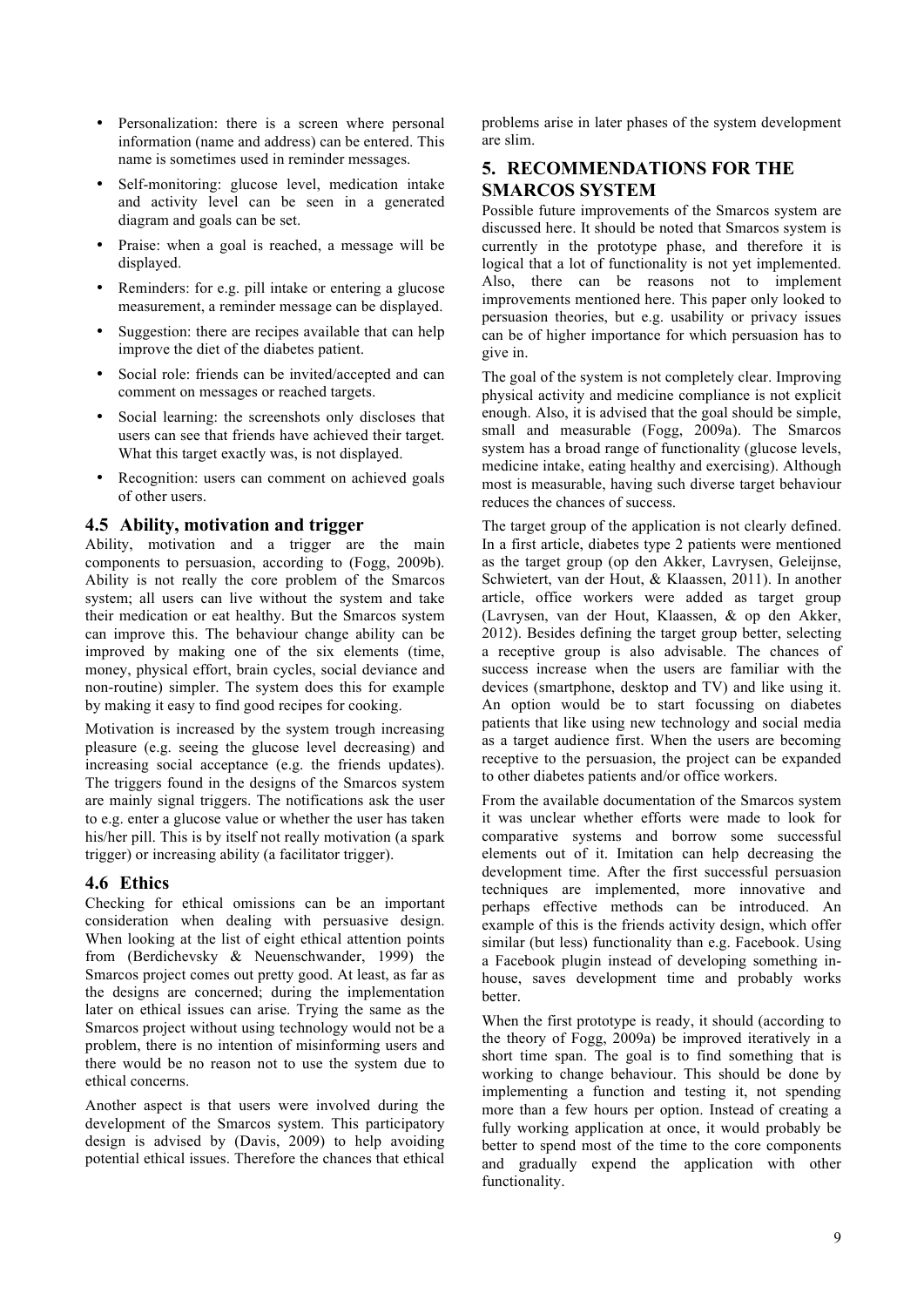When looking at the 28 design principles of Oinas-Kukkonen & Harjumaa (2008), some of them are used by the system. Because the system is in a starting stadium, not too much functionality should be implemented now, but for later stages, some suggestions can be:

- Simulation: the user could for example ask the system what would happen if he/she would sport once a week extra, how that would affect the glucose level or weight. This would help to give the user a sense of cause and effect between activity and health issues.
- The trustworthiness of the system can be improved. This can be done by e.g. giving the source of recipes, referring to credible organizations (e.g. governmental nutrition centres) and make verifiable claims by referring to health organizations.
- Social possibilities are there, but can be extended. Seeing performance of friends, comparing with them and setting goals together can help. Teaming up or create a small competition can also increase motivation and/or results.

When looking at ethical issues, especially privacy must be safeguarded during further development. For instance, other people using the same TV or computer must not be able to see personal messages. The involvement of users during the first phases of the Smarcos project will probably help avoiding ethical issues in the future.

#### **6. FURTHER RESEARCH**

Almost no research has been found on long-term effects of persuasive design. In the practical research of a sports training program, praises and other verbal feedback wore out over time. (Harjumaa, Segerståhl, & Oinas-Kukkonen, 2009) It is unclear which persuasion design principles work better in the long run, and which better as short-term incentive.

This leads to the second unfamiliar field, which is measuring behaviour change. No mention of a standardized way of this has been found in the studied literature. Especially on long-term research of behaviour change, external factors can have influence on the persuasion goal. For example, positive or negative responses from friends/family can have a great impact on behaviour, while it is outside the persuasion application. External factors should therefore be ruled out as much as possible and a standardized way of measuring behaviour change is necessary for a comparison of persuasive design principles.

## **7. ACKNOWLEDGEMENTS**

The realization of this paper was done under supervision and with the help of Betsy van Dijk. Also, many thanks to Marloes van der Hout (from the company Evalan) for providing information and screenshots about the Smarcos project.

#### **8. REFERENCES**

- Berdichevsky, D., & Neuenschwander, E. (1999). Toward an Ethics of Persuasive Technology. *Communication of the ACM , 42* (5), 51-58.
- Davis, J. (2009). Design Methods for Ethical Persuasive Computing. *Proceedings of the 4th International Conference on Persuasive Technology.*
- de Kort, Y., McCalley, L., & Midden, C. (2008). Persuasive Trash Cans - Activation of Littering Norms by Design. *Environment and Behavior , 40* (6), 870-891.
- Fogg, B. (2009b). A Behavior Model for Persuasive Design. *Proceedings of the 4th International Conference on Persuasive Technology* .
- Fogg, B. (2009a). Creating Persuasive Technologies: An Eight-Step Design Process. *Proceedings of the 4th International Conference on Persuasive Technology.*
- Fogg, B. (1998). Persuasive computers: perspectives and research directions. *Proceedings of the SIGCHI conference on Human factors in computing systems* (pp. 225-232). New York, NY: ACM Press/Addison-Wesley Publishing Co.
- Fogg, B. (2009c). The Behavior Grid: 35 Ways Behavior Can Change. *Proceedings of the 4th International Conference on Persuasive Technology.*
- Harjumaa, M., Segerståhl, K., & Oinas-Kukkonen, H. (2009). Understanding Persuasive Software Functionality in Practice: A Field Trial of Polar FT60. *Proceedings of the 4th International Conference on Persuasive Technology.*
- Lavrysen, T., van der Hout, M., Klaassen, R., & op den Akker, R. (2012). User preferences for multi-device context-aware feedback in a digital coaching system. *Internal report.*
- NHG. (2006, April). *Verhoogd risico op diabetes*. Retrieved March 19, 2012, from NHG-patiëntenbrief: http://nhg.artsennet.nl/kenniscentrum/k\_voorlichting/ NHGPatientenbrieven/NHGPatientenbrief/PBD4g.ht m
- NHG. (2011, May). *Voedingsadvies bij diabetes mellitus*. Retrieved March 19, 2012, from NHG-patiëntenbrief: http://nhg.artsennet.nl/kenniscentrum/k\_voorlichting/ NHGPatientenbrieven/NHGPatientenbrief/PBD4f.ht m
- Oinas-Kukkonen, H., & Harjumaa, M. (2008). A Systematic Framework for Designing and Evaluating Persuasive Systems. *Lecture Notes in Computer Science , 5033*, 164-176.
- op den Akker, R., Lavrysen, T., Geleijnse, G., Schwietert, H., van der Hout, M., & Klaassen, R. (2011). A personal context-aware multi-device coaching service that supports a healthy lifestyle. *The 25th BSC Conference on Human-Computer Interaction.* Newcastle, UK.